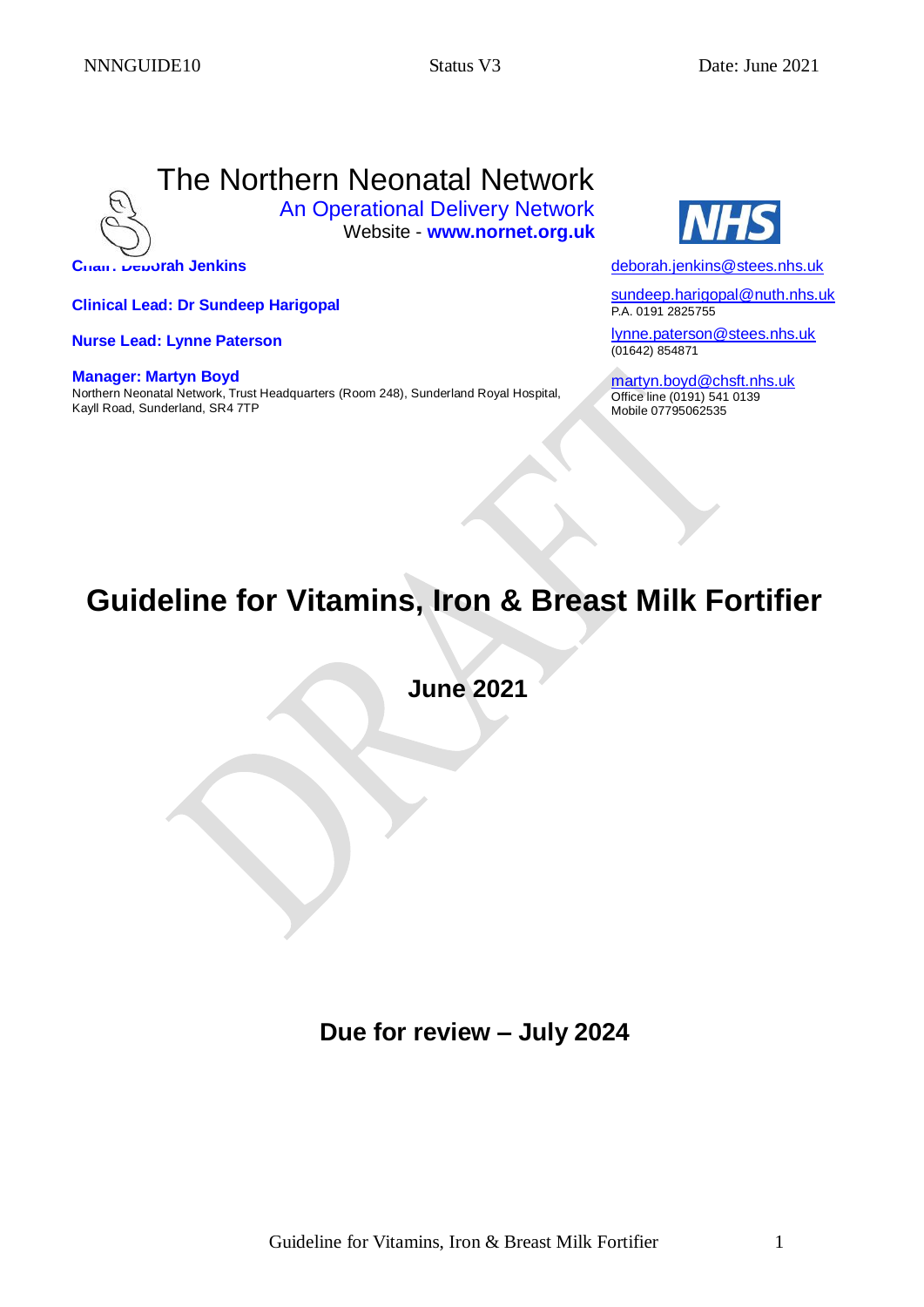# **Northern Neonatal Network guideline**

# **Guideline for Vitamins, Iron and Breast Milk Fortifier**

## **Purpose**

This document offers guidance to healthcare professionals, predominantly staff on NICUs (Neonatal Intensive Care Units) and SCBUs (Special Care Baby Units) for the administration and use of vitamin and iron supplements and also breast milk fortifier in neonates. It is based on extensive references and research and is recommended for use across all Network Units as a means of standardising best practice care.

# **Audit points**

- 1. All babies born at <34 weeks gestation receive multivitamins after full feeds established
- 2. Babies with birthweight <2kg and on breast milk receive iron supplements on discharge from the neonatal unit.

## **Summary**

- 1. Start all babies <34 weeks on multivitamins (e.g. Dalivit) when full feeds tolerated
- 2. Encourage breast milk fortifier (BMF) in infants <1500g on breast milk
- 3. Most BMF does not contain iron. Please check the precise composition of BMF in respective NICUs. Infants on non-iron containing BMFs need iron supplementation. Iron is needed for adequate growth and should be started by about 2-4 weeks of age unless recently transfused (last 7 days)
- 4. Infants who are primarily breast milk fed on discharge need additional iron, Vitamin K and Vitamin D (as part of multivitamins such as Dalivit or ABIDEC)

# **Background**

Infants born prematurely have lower stores and higher requirements for vitamins than those born at term as the third trimester is a time of rapid nutrient accretion, and formation of bone and vitamin stores. A number of vitamins have been studied in preterm infants but the only vitamin where more is needed in routine clinical practice is probably Vitamin  $D^{1-4}$ .

The needs of most preterm infants will be met by the use of a Breast Milk Fortifier (BMF) or a preterm formula combined with a multi-vitamin preparation e.g. Dalivit, ABIDEC etc.. Iron is essential for growth and brain development. In the first 2 weeks iron stores are sufficient, but thereafter additional iron is required. This is provided in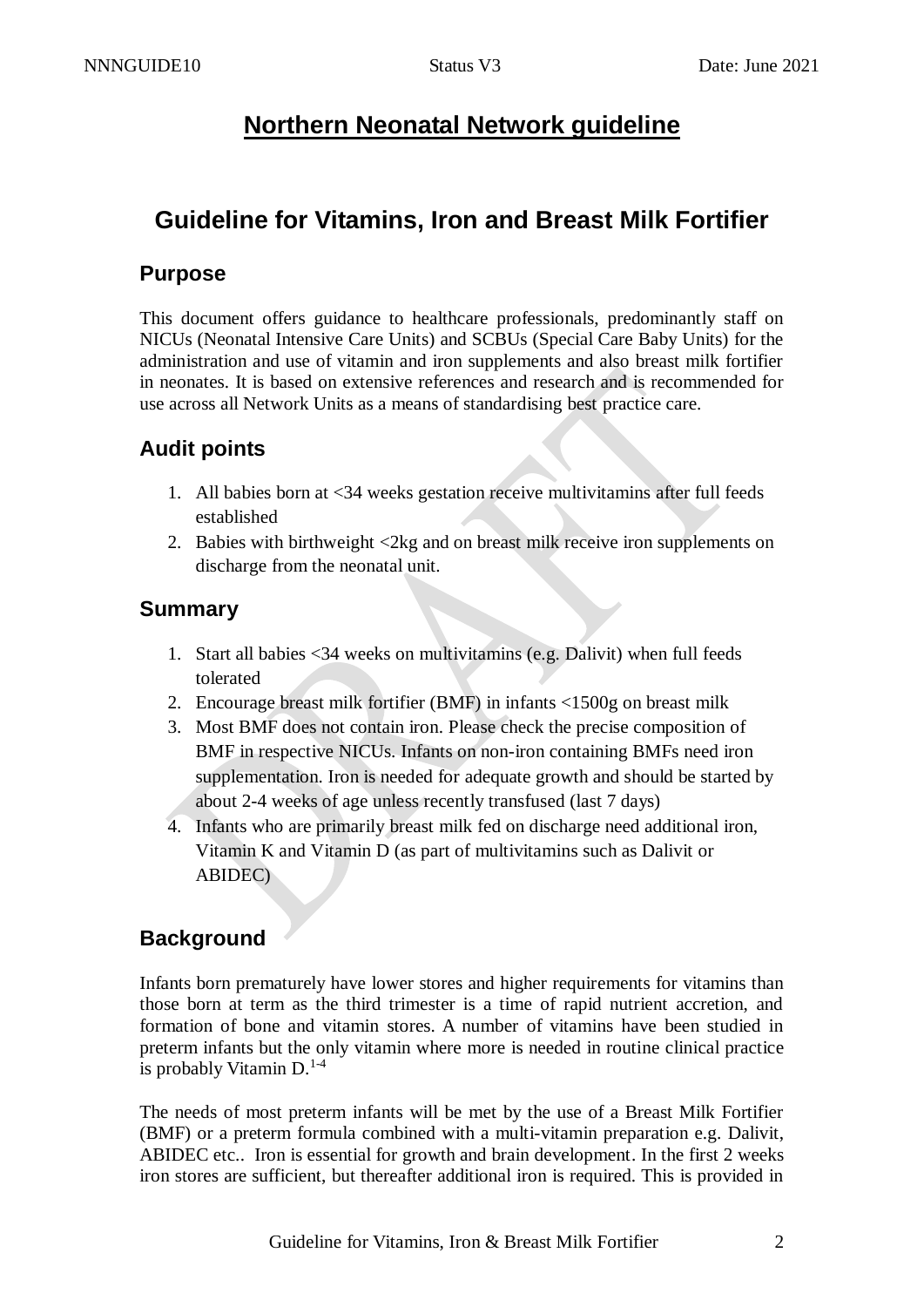preterm formula but is not available in BMF. Theoretical risks of iron supplementation have not been substantiated in clinical trials and most authorities consider that supplemental iron be provided by 2-4 weeks of postnatal age. Blood transfusions provide additional iron so any baby who has had a blood transfusion in the preceding 1-2 weeks is unlikely to need additional supplemental oral iron.<sup>5-11</sup> Oral iron does not need stopping after blood transfusion if it was already being given.

Whilst EBM is the best milk for preterm babies it will not meet the protein and energy needs of babies <1500g. Babies may still gain weight without additional BMF, but they are unlikely to receive enough protein for optimal lean mass accretion. When a baby has tolerated 150-175ml/kg/day of EBM for 1-2 days it is probably sensible to start BMF. For some babies at high risk of NEC clinicians may wish to wait a few more days to maximise the benefit of human milk before introducing other foods. It is worth noting that many units start BMF when 100ml/kg/day is tolerated.

# **Method**

#### **Feeding supplements and Vitamins on Discharge – Preterm Babies**

At discharge encourage continued breast feeding

- 1. Continue (or start) supplemental iron (Sytron), oral Vitamin K and a multivitamin preparation containing Vitamin D (e.g. ABIDEC, Dalivit etc.).
- 2. Provide Vitamin K until the Neokay bottle runs out.
- 3. Continue Sytron and multivitamins until the infant receives an alternative source of iron and Vitamin D i.e. formula or weaning foods
- 4. Recommend continued provision of extra vitamin D throughout infancy. This is usually provided as a multivitamin such as Healthy Start Vitamin Drops
- 5. There are no data to support the routine use of BMF after discharge. Providing BMF after discharge may interfere with breast feeding success and no products are recommended for this purpose. There may be occasional circumstances where BMF use at home is appropriate but only if sanctioned by a neonatal consultant and/or nutrition team.
- 6. Sodium or phosphate supplements are not routinely needed after discharge, but occasional babies (e.g. high dose diuretics, stomas etc.) may benefit.

#### **Vitamins for term babies**

#### **Breast fed term babies (35 weeks and above):**

- Provide Vitamin K (Neokay) see separate guidance.
- **All mothers** especially those at high risk of vitamin D insufficiency e.g. certain ethnic groups with limited sun exposure, dark skinned **should be encouraged to take vitamin supplements themselves.**
- Mothers who are at high risk (and especially those known to be Vitamin D deficient) should give their breast fed baby additional Vitamin D. Currently these are not prescribed routinely except where specific medical needs exist.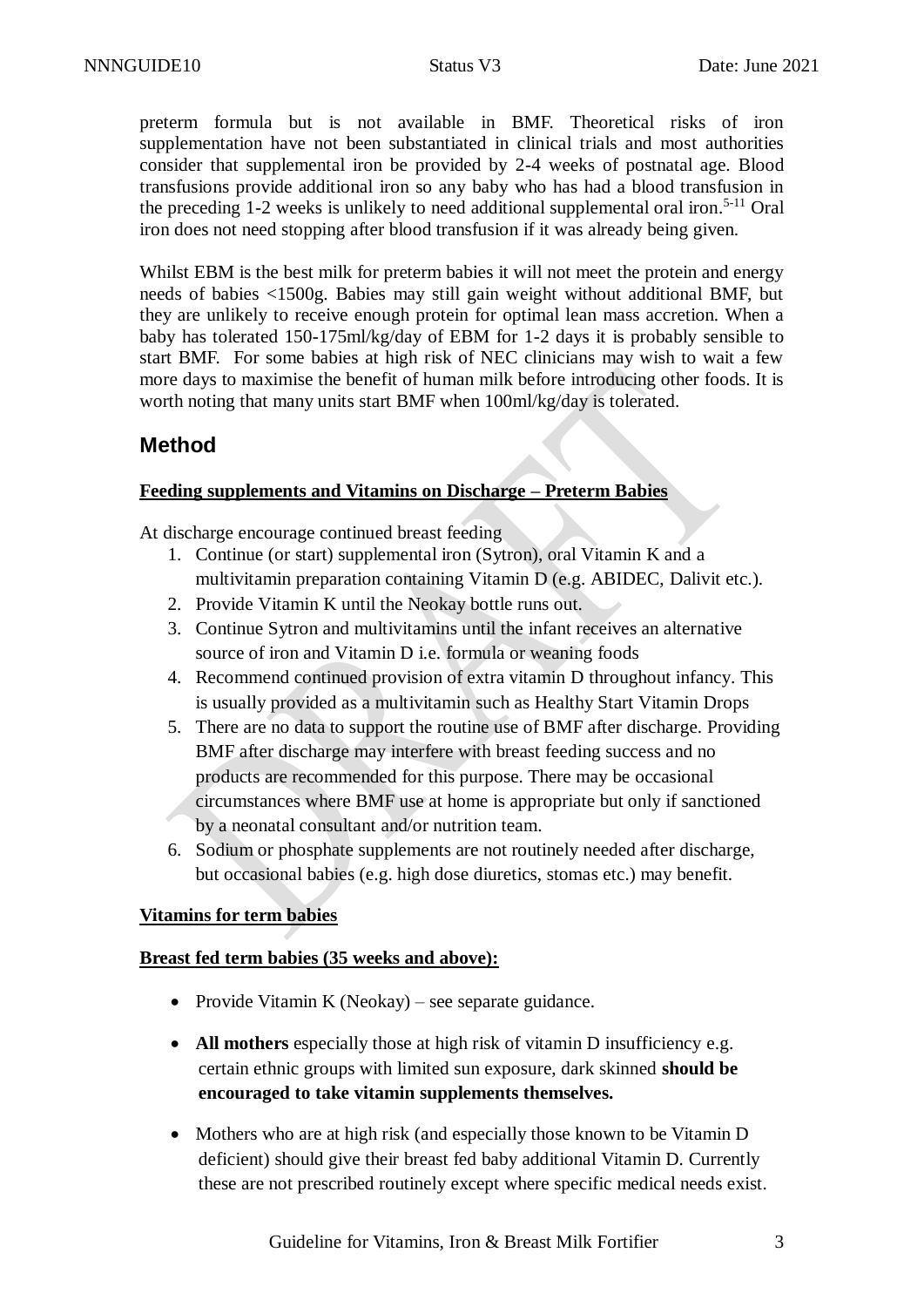We recommend Health Start Children's vitamin drops throughout infancy. [www.healthystart.nhs.uk/food-and-health-tips/vitamins/](http://www.healthystart.nhs.uk/food-and-health-tips/vitamins/)

#### **Formula fed term infants**

• Do not need additional vitamin K or vitamin D on discharge but should follow standard advice from UK Health Department (see below)

*"UK Health Departments recommend that all babies aged from six months onwards should be given a supplement that contains vitamins A, C and D, such as Healthy Start vitamin drops, unless they are drinking 500ml (about a pint) of infant formula a day (infant formula has vitamins added to it). You can continue to give young children a supplement containing vitamins A, C and D until they are five years old, as this will help to make sure that they are getting enough of these vitamins. This is especially important when they are learning to eat a variety of foods and if they are fussy eaters."*

#### **Individualising Iron supplementation & measurement of serum ferritin.**

Iron is necessary to support brain growth as well as red cells. Even very preterm babies have sufficient iron stores for the first 2 weeks, but after this will need additional iron. TPN has very low levels of iron. Formula fed babies generally do not need additional iron unless the iron content of the formula is inadequate. Blood transfusions provide babies with additional iron stores, so supplemental iron will often not be needed in the first week or two after a blood transfusion. Serum ferritin (not serum iron) gives an indication of iron stores - but is also an acute phase reactant. It is **not** necessary to measure ferritin before starting routine use in breast fed babies who have not been transfused, but levels may guide practice where the need is less clear. If serum ferritin <35-50ug/L then iron supplements may need increasing (increase by 50% in first instance). If serum ferritin >300ug/L then there is either an acute inflammatory response or iron stores are replete and iron supplementation can be temporarily discontinued. It is not necessary to measure ferritin or haemoglobin levels in routine practice after hospital discharge.

#### **Sodium and Phosphate**

Checking electrolytes and providing supplements are covered in the NNS guideline 'Enteral nutrition' and further information is available from the Neonatal Formulary. However, a brief review is included here. Most preterm babies need approximately 5mmol/kg/day of sodium, more if on diuretics. Term formula (including pepti-junior) will only provide ~2mmol/day when fed at 150mls/kg. It is sensible to add Sodium 3mmol/kg/day to most babies <32 weeks gestation once full feeds are tolerated even if the last serum [Na] was 'normal' e.g. >135mmol/L. Preterm babies receiving EBM will become phosphate deplete if they do not receive supplements. Measure [PO4] as soon as full feeds are tolerated and provide supplements if the level is <1.5- 1.7mmol/L. BMF contains additional Na and PO4 and many babies established on EBM+BMF will not require additional supplements. Be guided by blood tests but remember that serum levels may not accurately reflect total body stores i.e. babies can be Na deplete but still maintain a near normal [Na] level. Almost all babies with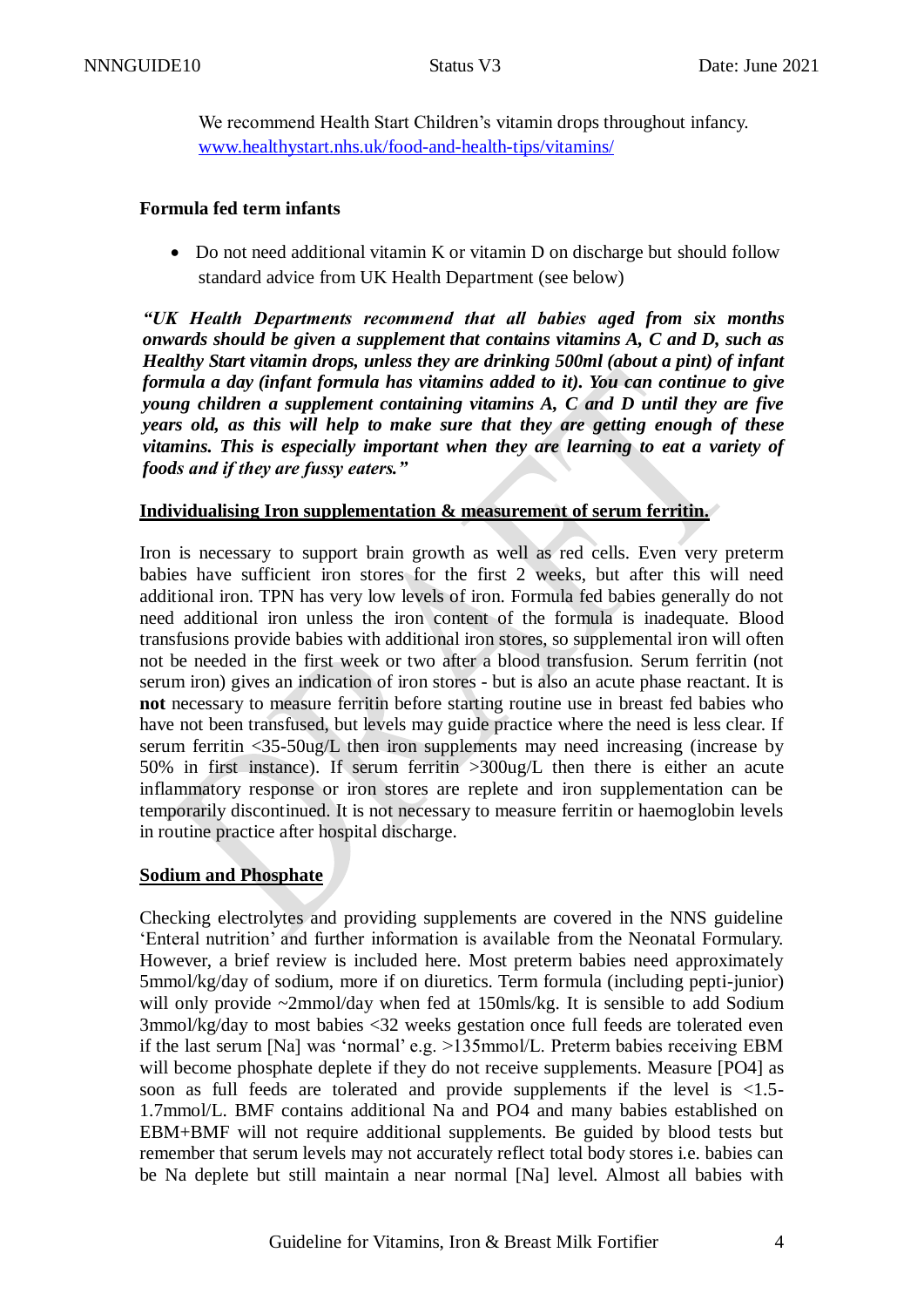intestinal stomas will need additional sodium. Urinary [Na] levels reflect body stores: a level <10-20mmol/L suggests Na depletion. Urinary levels may be difficult to interpret where diuretics are prescribed.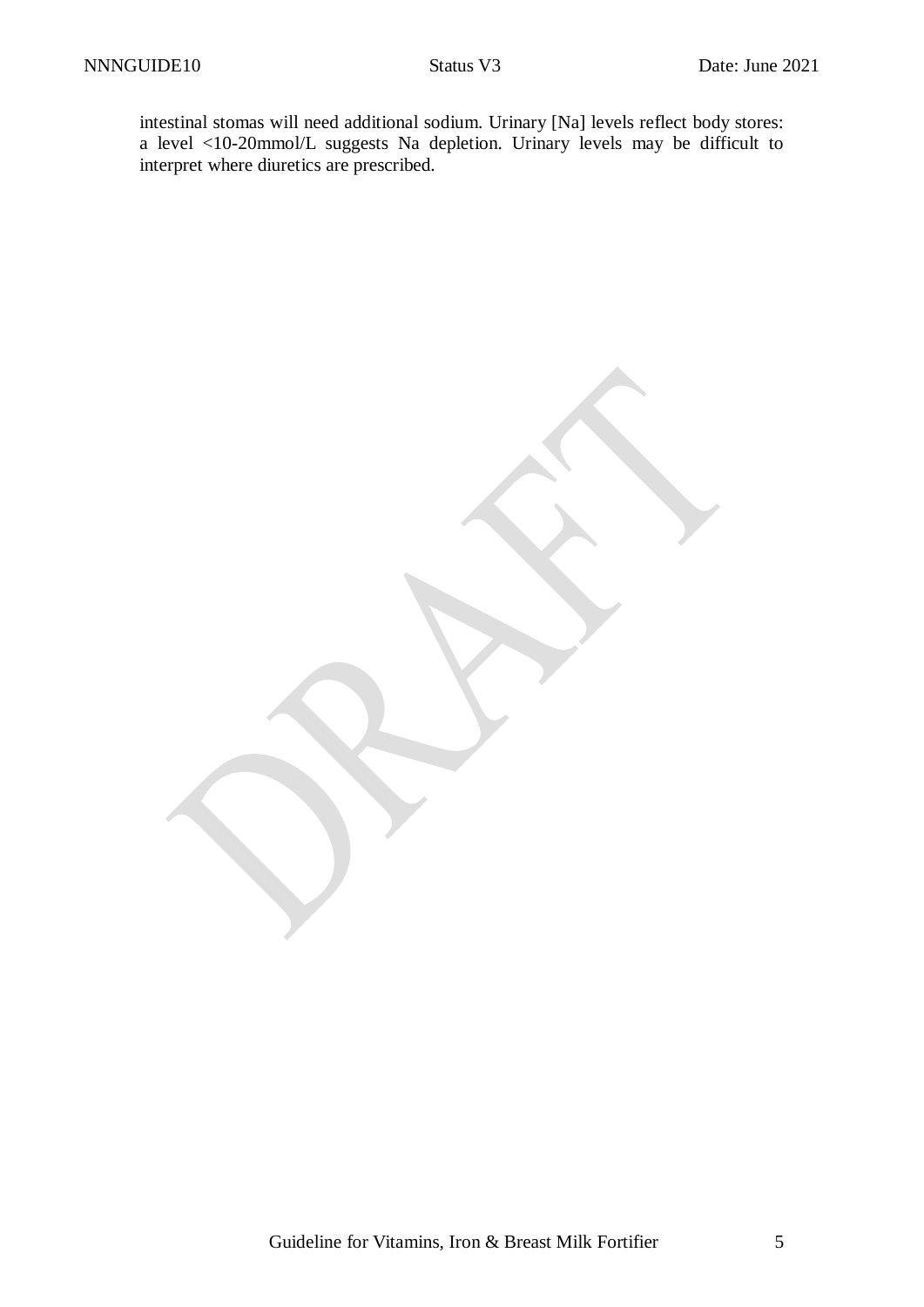

### **All babies** In general, avoid complementary solid foods ('weaning') before 12 weeks post-term date Consider Healthy Start or other vitamin drops throughout infancy (recommendation from DH) Ensure good iron intake over first year – continue Sytron if in doubt It is better to be breast fed and gain weight more slowly than cease breast feeding in favour of formula milk

Guideline for Vitamins, Iron & Breast Milk Fortifier 6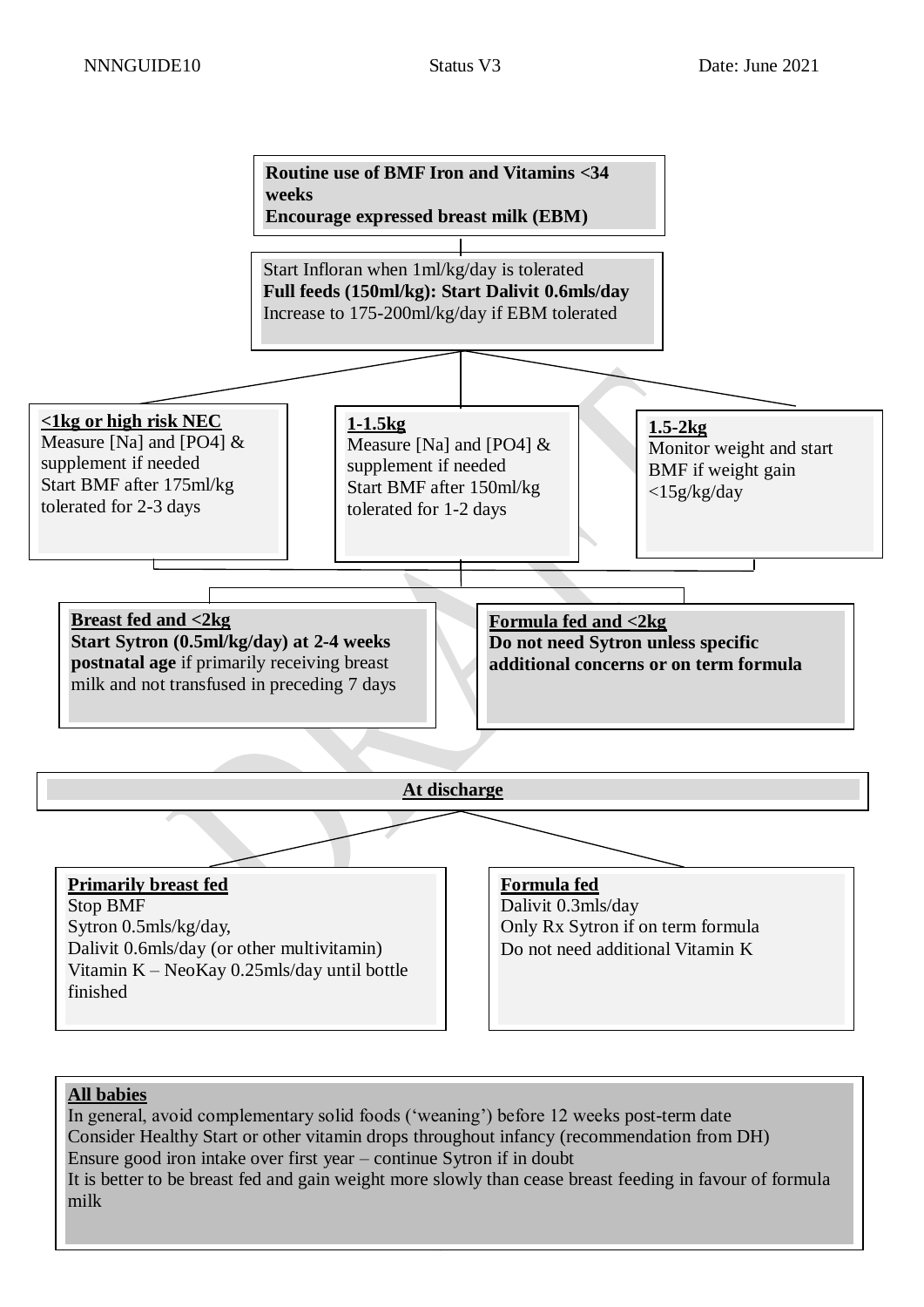#### **Information for parents and General Practitioners on hospital discharge**

It is helpful to include a recommendation in the discharge letter so parents and GPs understand the rationale for supplements and whether repeat prescriptions are needed. A form of words is included below – this can be 'pasted' or copied into the discharge letter and/or adapted depending on specific needs for any baby still receiving breast milk:

*We strongly encourage continued breast milk feeding after discharge for all infants especially those who were born preterm. However, preterm babies may benefit from additional supplements.* 

*IRON: breast milk has low levels of iron. Preterm infants (but not term infants) will benefit from additional iron (e.g. Sytron 1-2.5mls/day) until they have an alternative dietary source e.g. they are receiving more than 50% formula milk, or are on appropriate amounts of solids.*

*VITAMIN K: this helps normal blood clotting. We give an injection of Vitamin K to preterm infants when they are first admitted to SCBU. Because breast milk has quite low levels, these babies might benefit from an extra dose for a few weeks. We give NEOKAY oral drops once a day until the bottle runs out (usually after a few weeks). Babies do NOT need more vitamin K after the first few weeks at home.*

*VITAMIN D: this helps strengthen bones and muscles. Most Vitamin D comes from sunlight exposure of the skin. National recommendations are for ALL infants to receive extra Vitamin D. We recommend continued administration of a multivitamin drop. Initially on discharge we continue the same vitamins they received in hospital (e.g. Dalivit or Abidec), but this can be changed e.g. to Sure Start Children's Vitamin drops. Some families qualify for free vitamins. Multivitamins do not contain Vitamin K (see above).*

*STARTING SOLIDS: we recommend supporting breast milk feeding until the infant is 6 months post due date (Term + 6 months) although we recognise this is not always possible or easy. There is no clear evidence about when it is best to start solids in infants who were born preterm, and individual advice is available from the neonatal or nursing teams. Generally, we recommend waiting until the infant is about 12 weeks after their due date, but some infants may be ready sooner, and many will be fine without solids until they are 4-6 months after their due date.*

*POST-DISCHARGE ENRICHED FORMULA: these formula (e.g. NutriPrem2) contain extra nutrients and may be beneficial for some preterm infants who are not primarily breast milk fed on discharge. We start these prior to discharge and generally recommend them until the infants are receiving solids (e.g. at least 2 solid meals per day) or until the infant is around 6 months post-due dates.*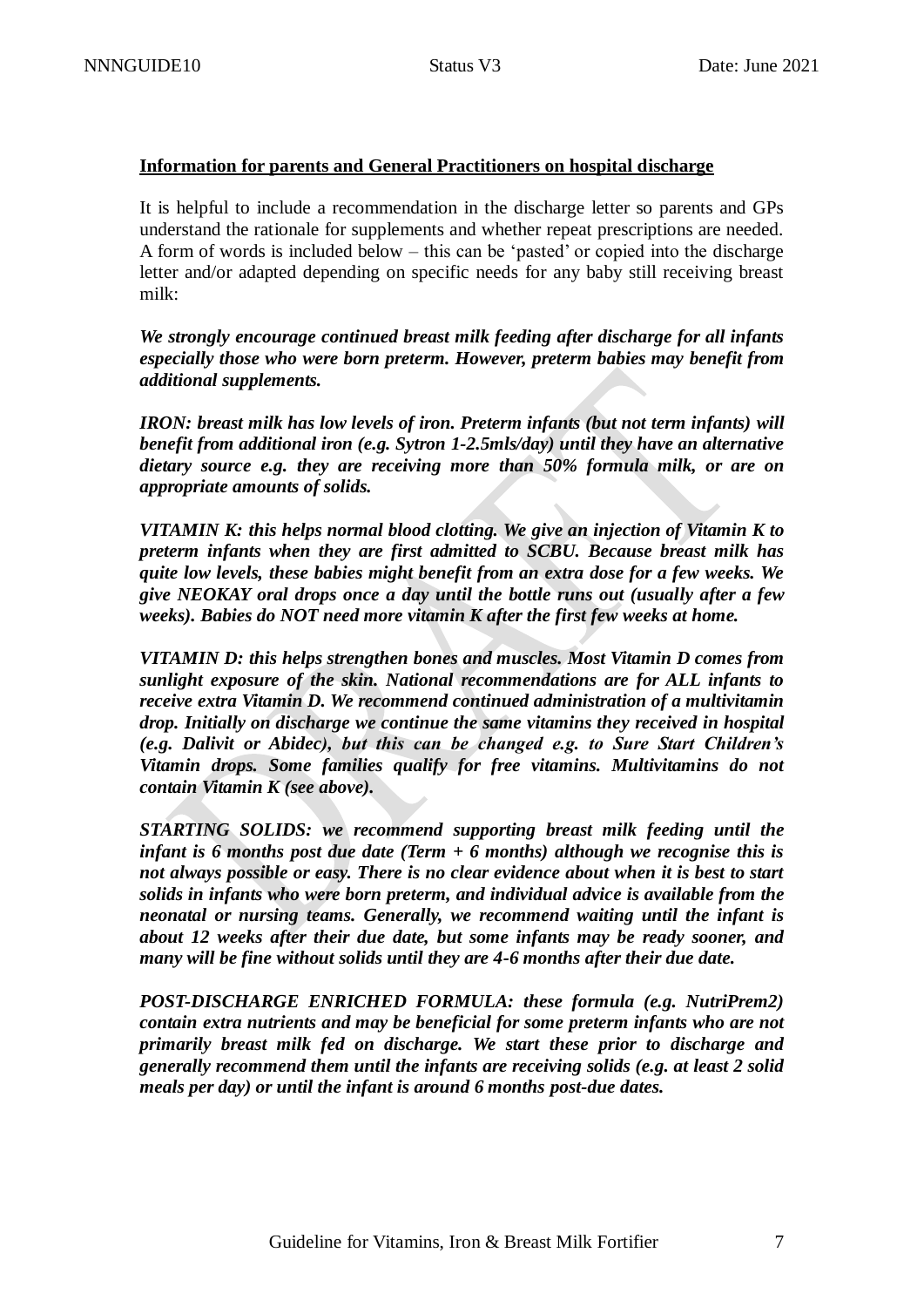### **References**

1. Agostoni C, Buonocore G, Carnielli VP, et al. Enteral nutrient supply for preterm infants: Commentary from the european society of paediatric gastroenterology, hepatology and nutrition committee on nutrition. Journal of Pediatric Gastroenterology and Nutrition 2010;50:85-91.

2. Embleton ND. Optimal protein and energy intakes in preterm infants. Early Human Development 2007;83:831-7.

3. Embleton ND, Pang N, Cooke RJ. Postnatal malnutrition and growth retardation: an inevitable consequence of current recommendations in preterm infants? Pediatrics 2001;107:270-3.

4. Embleton ND, Tinnion RJ. Enteral feeds in preterm infants: Starting and increasing. Paediatrics and Child Health 2011;21:476-7.

5. Klingenberg C, Embleton ND, Jacobs SE, O'Connell LA, Kuschel CA. Enteral feeding practices in very preterm infants: an international survey. Arch Dis Child Fetal Neonatal Ed 2012;97:F56-61.

6. Moody GJ, Schanler RJ, Abrams SA. Utilization of supplemental iron by premature infants fed fortified human milk. Acta Paediatr 1999;88:763-7.

7. Santiago MS, Codipilly CN, Potak DC, Schanler RJ. Effect of human milk fortifiers on bacterial growth in human milk. Journal of Perinatology 2005;25:647-9.

8. Tsang R, Uauy R, Zlotkin S, Koletzko B, eds. Nutritional needs of the preterm infant: scientific basis and practical guidelines: Digital Educational Publishing; 2005.

9. Domellof M, Hemell O, Dewey KG, Cohen RJ, Lonnerdal B. Factors influencing concentrations of iron, zinc, and copper in human milk. Adv Exp Med Biol 2004;554:355-8.

10. Domellof M. Iron requirements in infancy. Ann Nutr Metab 2011;59:59-63.

11. Berglund SK, Westrup B, Hagglof B, Hernell O, Domellof M. Effects of iron supplementation of LBW infants on cognition and behavior at 3 years. Pediatrics 2013;131:47-55.